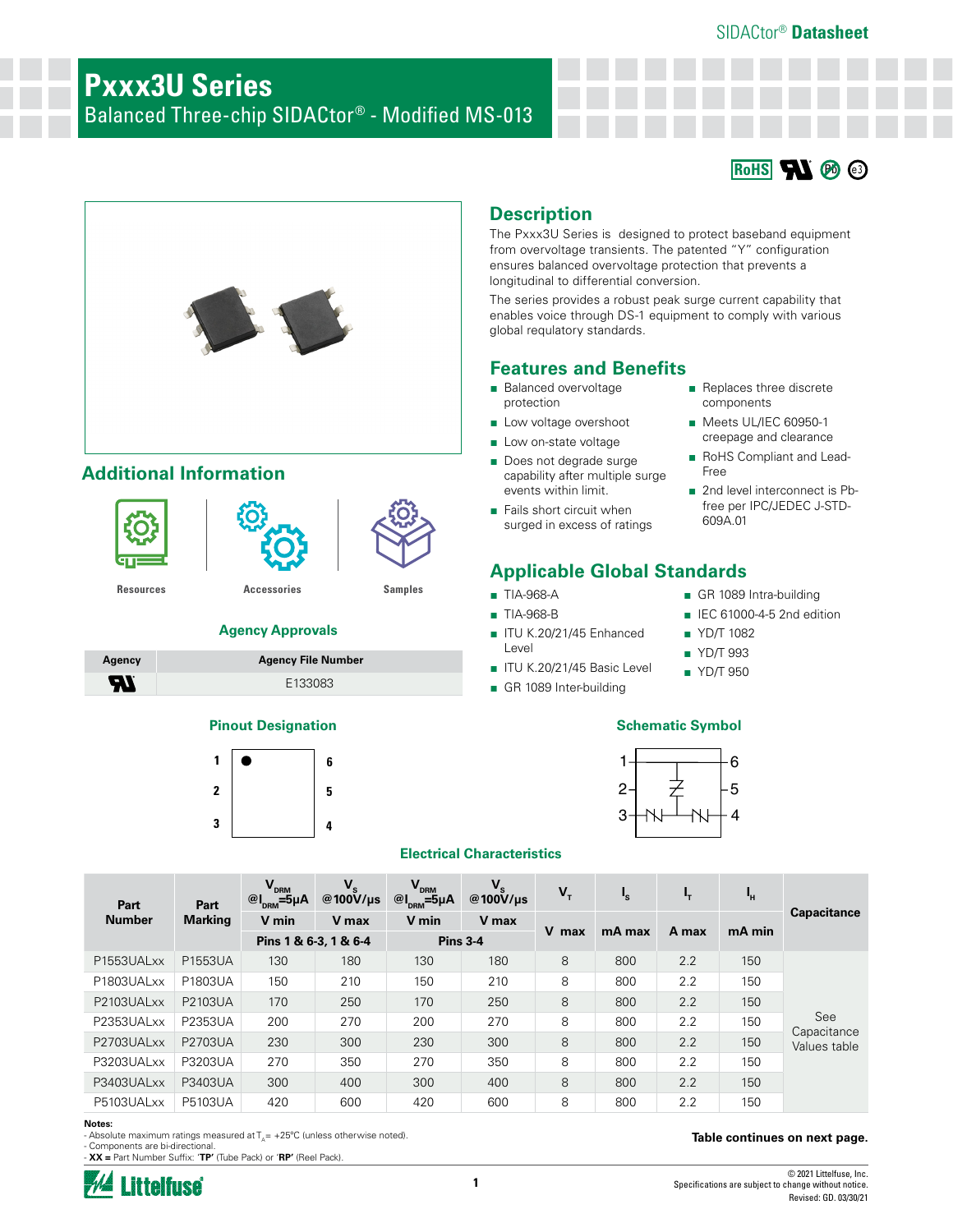# **Pxxx3U Series**

Balanced Three-chip SIDACtor® - Modified MS-013

### **Electrical Characteristics (continued)**

| Part          | Part           | $V_{DRM}$<br>$@I_{DRM} = 5\mu A$ | $V_{s}$<br>@100 $V/\mu s$ | $V_{DRM}$<br>$@I_{DRM} = 5\mu A$ | $V_{s}$<br>@100V/us | $\mathbf{V}_{\mathrm{T}}$ | $\mathbf{I}_s$ | ı,    | Ч,     |              |
|---------------|----------------|----------------------------------|---------------------------|----------------------------------|---------------------|---------------------------|----------------|-------|--------|--------------|
| <b>Number</b> | <b>Marking</b> | V min                            | V max                     | V min                            | V max               |                           |                |       |        | Capacitance  |
|               |                | Pins 1 & 6-3, 1 & 6-4            |                           |                                  | <b>Pins 3-4</b>     | V max                     | mA max         | A max | mA min |              |
| P1553UBLxx    | P1553UB        | 130                              | 180                       | 130                              | 180                 | 8                         | 800            | 2.2   | 150    |              |
| P1803UBLxx    | P1803UB        | 150                              | 210                       | 150                              | 210                 | 8                         | 800            | 2.2   | 150    |              |
| P2103UBLxx    | P2103UB        | 170                              | 250                       | 170                              | 250                 | 8                         | 800            | 2.2   | 150    |              |
| P2353UBLxx    | P2353UB        | 200                              | 270                       | 200                              | 270                 | 8                         | 800            | 2.2   | 150    |              |
| P2703UBLxx    | P2703UB        | 230                              | 300                       | 230                              | 300                 | 8                         | 800            | 2.2   | 150    |              |
| P3203UBLxx    | P3203UB        | 270                              | 350                       | 270                              | 350                 | 8                         | 800            | 2.2   | 150    |              |
| P3403UBLxx    | P3403UB        | 300                              | 400                       | 300                              | 400                 | 8                         | 800            | 2.2   | 150    | See          |
| P5103UBLxx    | P5103UB        | 420                              | 600                       | 420                              | 600                 | 8                         | 800            | 2.2   | 150    | Capacitance  |
| P1553UCLxx    | <b>P1553UC</b> | 130                              | 180                       | 130                              | 180                 | 8                         | 800            | 2.2   | 150    | Values table |
| P1803UCLxx    | P1803UC        | 150                              | 210                       | 150                              | 210                 | 8                         | 800            | 2.2   | 150    |              |
| P2103UCLxx    | P2103UC        | 170                              | 250                       | 170                              | 250                 | 8                         | 800            | 2.2   | 150    |              |
| P2353UCLxx    | P2353UC        | 200                              | 270                       | 200                              | 270                 | 8                         | 800            | 2.2   | 150    |              |
| P2703UCLxx    | P2703UC        | 230                              | 300                       | 230                              | 300                 | 8                         | 800            | 2.2   | 150    |              |
| P3203UCLxx    | P3203UC        | 270                              | 350                       | 270                              | 350                 | 8                         | 800            | 2.2   | 150    |              |
| P3403UCLxx    | P3403UC        | 300                              | 400                       | 300                              | 400                 | 8                         | 800            | 2.2   | 150    |              |
| P5103UCLxx    | P5103UC        | 420                              | 600                       | 420                              | 600                 | 8                         | 800            | 2.2   | 150    |              |

### **Capacitance Values**

| <b>Part Number</b> | Pin 3-4<br><b>Tip-Ring</b> |        | Pins 1 & 6-3, 1 & 6-4<br><b>Tip-Ground, Ring-Ground</b> |        |  |
|--------------------|----------------------------|--------|---------------------------------------------------------|--------|--|
|                    | pF min                     | pF max | pF min                                                  | pF max |  |
| P1553UALxx         | 20                         | 95     | 10                                                      | 60     |  |
| P1803UALxx         | 20                         | 85     | 10                                                      | 55     |  |
| P2103UALxx         | 15                         | 85     | 10                                                      | 55     |  |
| P2353UALxx         | 15                         | 75     | 10                                                      | 50     |  |
| P2703UALxx         | 15                         | 75     | 10                                                      | 50     |  |
| P3203UALxx         | 15                         | 70     | 10                                                      | 45     |  |
| P3403UALxx         | 15                         | 65     | 10                                                      | 45     |  |
| P5103UALxx         | 10                         | 60     | 10                                                      | 40     |  |
| P1553UBLxx         | 25                         | 95     | 15                                                      | 60     |  |
| P1803UBLxx         | 25                         | 85     | 15                                                      | 55     |  |
| P2103UBLxx         | 20                         | 85     | 15                                                      | 55     |  |
| P2353UBLxx         | 20                         | 75     | 15                                                      | 50     |  |
| P2703UBLxx         | 20                         | 75     | 10                                                      | 50     |  |
| P3203UBLxx         | 20                         | 70     | 10                                                      | 45     |  |
| P3403UBLxx         | 15                         | 65     | 10                                                      | 45     |  |
| P5103UBLxx         | 15                         | 60     | 10                                                      | 40     |  |
| P1553UCLxx         | 30                         | 95     | 20                                                      | 60     |  |
| P1803UCLxx         | 30                         | 85     | 15                                                      | 55     |  |
| P2103UCLxx         | 30                         | 85     | 15                                                      | 55     |  |
| P2353UCLxx         | 25                         | 75     | 15                                                      | 50     |  |
| P2703UCLxx         | 25                         | 75     | 15                                                      | 50     |  |
| P3203UCLxx         | 25                         | 70     | 15                                                      | 45     |  |
| P3403UCLxx         | 20                         | 65     | 15                                                      | 45     |  |
| P5103UCLxx         | 20                         | 60     | 10                                                      | 40     |  |

**Note:** Off-state capacitance (C<sub>0</sub>) is measured at 1 MHz with a 2 V bias.

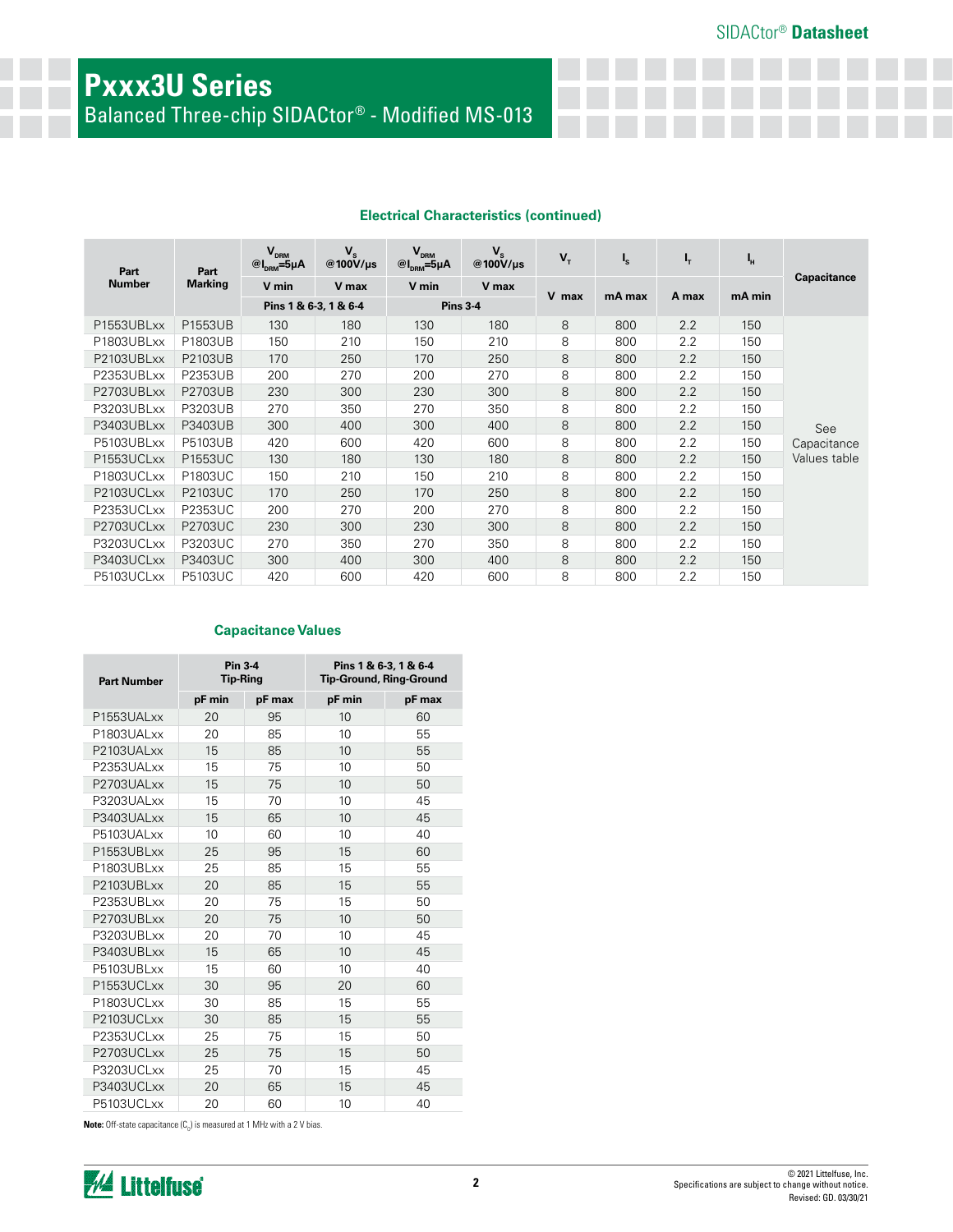Balanced Three-chip SIDACtor® - Modified MS-013

### **Surge Ratings**

|        | "PP                                          |                                        |                                          |                                   |                                |                             |                                 |                                  |                                  |            |               |
|--------|----------------------------------------------|----------------------------------------|------------------------------------------|-----------------------------------|--------------------------------|-----------------------------|---------------------------------|----------------------------------|----------------------------------|------------|---------------|
| Series | 0.2/310 <sup>1</sup><br>0.5/700 <sup>2</sup> | 2/10 <sup>1</sup><br>2/10 <sup>2</sup> | 8/20 <sup>1</sup><br>1.2/50 <sup>2</sup> | 10/160 <sup>1</sup><br>10/160 $2$ | 10/5601<br>10/560 <sup>2</sup> | 5/320<br>9/720 <sup>2</sup> | 10/360 1<br>10/360 <sup>2</sup> | 10/10001<br>10/1000 <sup>2</sup> | 5/310 <sup>1</sup><br>10/700 $2$ | $50/60$ Hz | di/dt         |
|        | A min                                        | A min                                  | A min                                    | A min                             | A min                          | A min                       | A min                           | A min                            | A min                            | A min      | $A/\mu s$ max |
| А      | 20                                           | 150                                    | 150                                      | 90                                | 50                             | 75                          | 75                              | 45                               | 75                               | 20         | 500           |
| B      | 25                                           | 250                                    | 250                                      | 150                               | 100                            | 100                         | 125                             | 80                               | 100                              | 25         | 500           |
| С      | 50                                           | 500                                    | 400                                      | 200                               | 150                            | 200                         | 175                             | 100                              | 200                              | 50         | 500           |

**Notes:** 

**1.** Current waveform in µs **2.** Voltage waveform in µs - Peak pulse current rating  $(I_{\text{pp}})$  is repetitive and guaranteed for the life of the product that remains

in thermal equilibrium. - I<sub>pp</sub> ratings applicable over temperature range of -40 to +85°C

- The component must initially be in thermal equilibrium with -40°C  $\leq T \leq +150$ °C

**Thermal Considerations**

| Package         | Symbol         | <b>Parameter</b>                        | Value           | Unit |
|-----------------|----------------|-----------------------------------------|-----------------|------|
| Modified MS-013 |                | Operating Junction Temperature Range    | $-40$ to $+150$ | °C   |
| 5               | 's             | Storage Temperature Range               | $-65$ to $+150$ | °C.  |
|                 | $R_{\theta$ JA | Thermal Resistance: Junction to Ambient | 60              | °C/W |





### **V-I Characteristics tr x td Pulse Waveform**



### **Normalized VS Change vs. Junction Temperature Normalized DC Holding Current vs. Case Temperature**



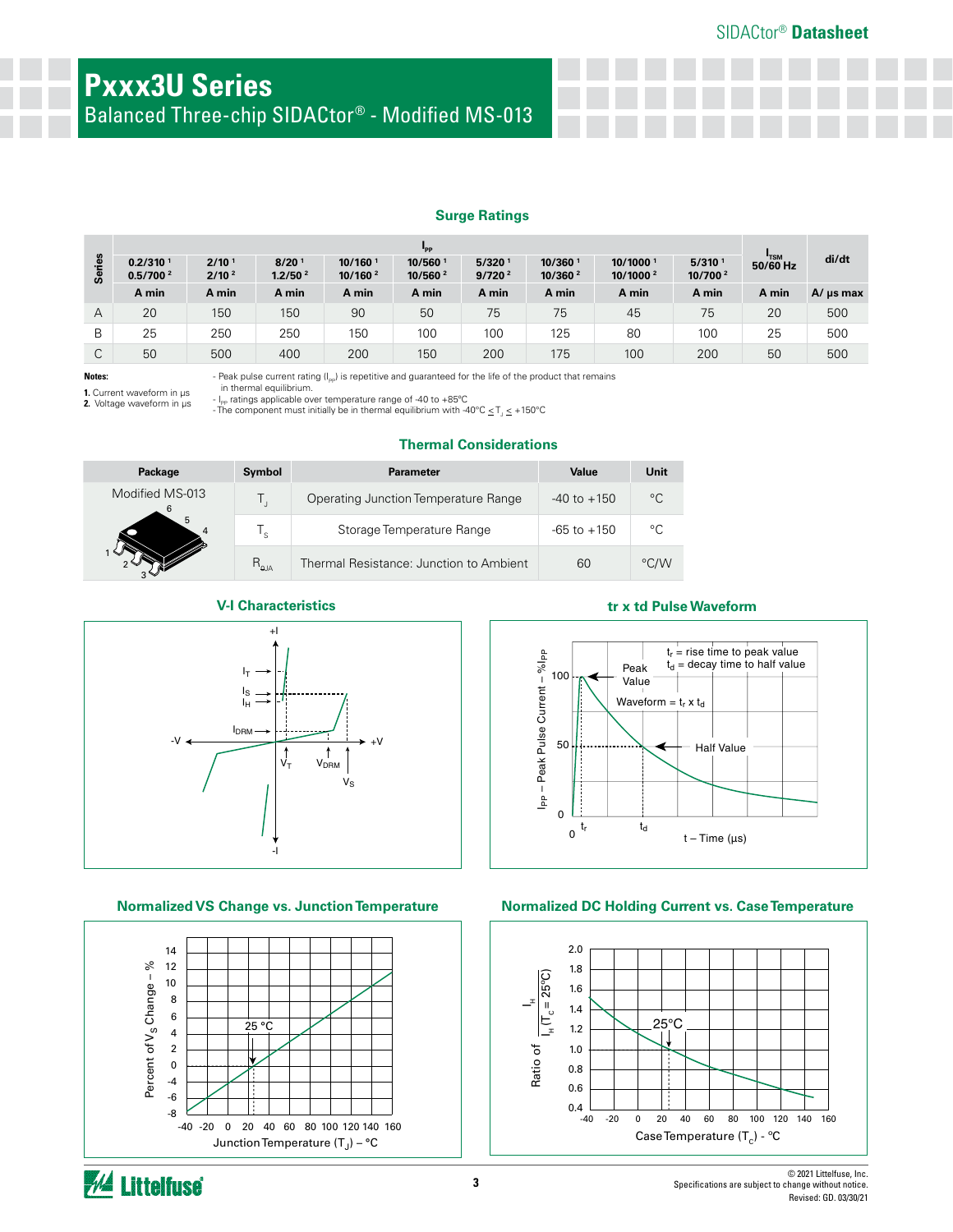# **Pxxx3U Series** Balanced Three-chip SIDACtor® - Modified MS-013

| <b>Soldering Parameters</b> |  |  |
|-----------------------------|--|--|
|                             |  |  |

| <b>Reflow Condition</b>     |                                             | Pb-Free assembly<br>(see Fig. 1) |  |
|-----------------------------|---------------------------------------------|----------------------------------|--|
|                             | - Temperature Min $(T_{s(\text{min})})$     | $+150^{\circ}$ C                 |  |
| <b>Pre Heat</b>             | - Temperature Max $(T_{\text{sum}})$        | $+200^{\circ}$ C                 |  |
|                             | - Time (Min to Max) $(t_*)$                 | 60-180 secs.                     |  |
| peak)                       | Average ramp up rate (Liquidus Temp (T,) to | 3°C/sec. Max.                    |  |
|                             | $T_{S(max)}$ to $T_{L}$ - Ramp-up Rate      | 3°C/sec. Max.                    |  |
| <b>Reflow</b>               | - Temperature (T.) (Liquidus)               | $+217^{\circ}$ C                 |  |
|                             | - Temperature (t,)                          | 60-150 secs.                     |  |
| Peak Temp (T <sub>a</sub> ) |                                             | $+260(+0/-5)$ °C                 |  |
|                             | Time within 5°C of actual Peak Temp (t)     | 30 secs. Max.                    |  |
| <b>Ramp-down Rate</b>       |                                             | 6°C/sec. Max.                    |  |
|                             | Time 25°C to Peak Temp $(T_{\rm s})$        | 8 min. Max.                      |  |
| Do not exceed               |                                             | $+260^{\circ}$ C                 |  |

### **Figure 1**  $\rightarrow$  **t**<sub>P</sub>  $\leftarrow$  $T_P$ **Critical Zone**<br>**T**<sub>L</sub> to T<sub>P</sub> **Ramp-up**  $T_L$ t  $\textbf{T}_{\text{S(max)}}$ **Temperature Ramp-down Preheat**  $\textbf{T}_{\text{S(min]}}$  $t_{\text{S}}$ **25** ł. **time to peak temperature (t 25ºC to peak) Time**

| <b>Lead Material</b>   | Copper Alloy                                                   |
|------------------------|----------------------------------------------------------------|
| <b>Terminal Finish</b> | 100% Matte-Tin Plated                                          |
| <b>Body Material</b>   | UL Recognized epoxy meeting<br>flammability classification V-0 |

### **Part Marking**



### **Part Numbering**



### **Physical Specifications Environmental Specifications**

| <b>High Temp Voltage</b><br><b>Blocking</b>              | 80% Rated $V_{DRM}$ (V <sub>AC</sub> Peak) +125°C or<br>+150°C, 504 or 1008 hrs. MIL-STD-750<br>(Method 1040) JEDEC, JESD22-A-101  |
|----------------------------------------------------------|------------------------------------------------------------------------------------------------------------------------------------|
| <b>Temp Cycling</b>                                      | -65 $\degree$ C to +150 $\degree$ C, 15 min. dwell, 10 up to<br>100 cycles. MIL-STD-750 (Method 1051)<br>EIA/JEDEC, JESD22-A104    |
| <b>Biased Temp &amp; Humidity</b>                        | 52 V <sub>pc</sub> (+85°C) 85%RH, 504 up to 1008<br>hrs. EIA/JEDEC, JESD22-A-101                                                   |
| <b>High Temp Storage</b>                                 | +150°C 1008 hrs. MIL-STD-750 (Method<br>1031) JEDEC, JESD22-A-101                                                                  |
| <b>Low Temp Storage</b>                                  | $-65^{\circ}$ C, 1008 hrs.                                                                                                         |
| <b>Thermal Shock</b>                                     | $0^{\circ}$ C to +100 $^{\circ}$ C, 5 min. dwell, 10 sec.<br>transfer, 10 cycles. MIL-STD-750<br>(Method 1056) JEDEC, JESD22-A-106 |
| <b>Unbiased Highly</b><br><b>Accelerated Stress Test</b> | +130°C, 85%RH, 2atm, 96 hrs.<br>JESD22-A-118                                                                                       |
| <b>Resistance to Solder</b><br><b>Heat</b>               | +260°C, 30 secs. MIL-STD-750 (Method<br>2031)                                                                                      |
| <b>Moisture Sensitivity</b><br>Level                     | 85%RH, +85°C, 168 hrs., 3 reflow<br>cycles (+260°C Peak). JEDEC-J-<br>STD-020, Level 1                                             |

### **Packing Options**

| Package<br><b>Type</b> | <b>Description</b>                             | <b>Quantity</b>      |           | <b>Industry</b><br><b>Standard</b> |
|------------------------|------------------------------------------------|----------------------|-----------|------------------------------------|
| U                      | Modified MS-013<br>6-pin Tape and Reel<br>Pack | 1500                 | <b>RP</b> | $EIA-481-D$                        |
|                        | Modified MS-013<br>6-pin Tube Pack             | 500<br>(50 per tube) | TP        | N/A                                |